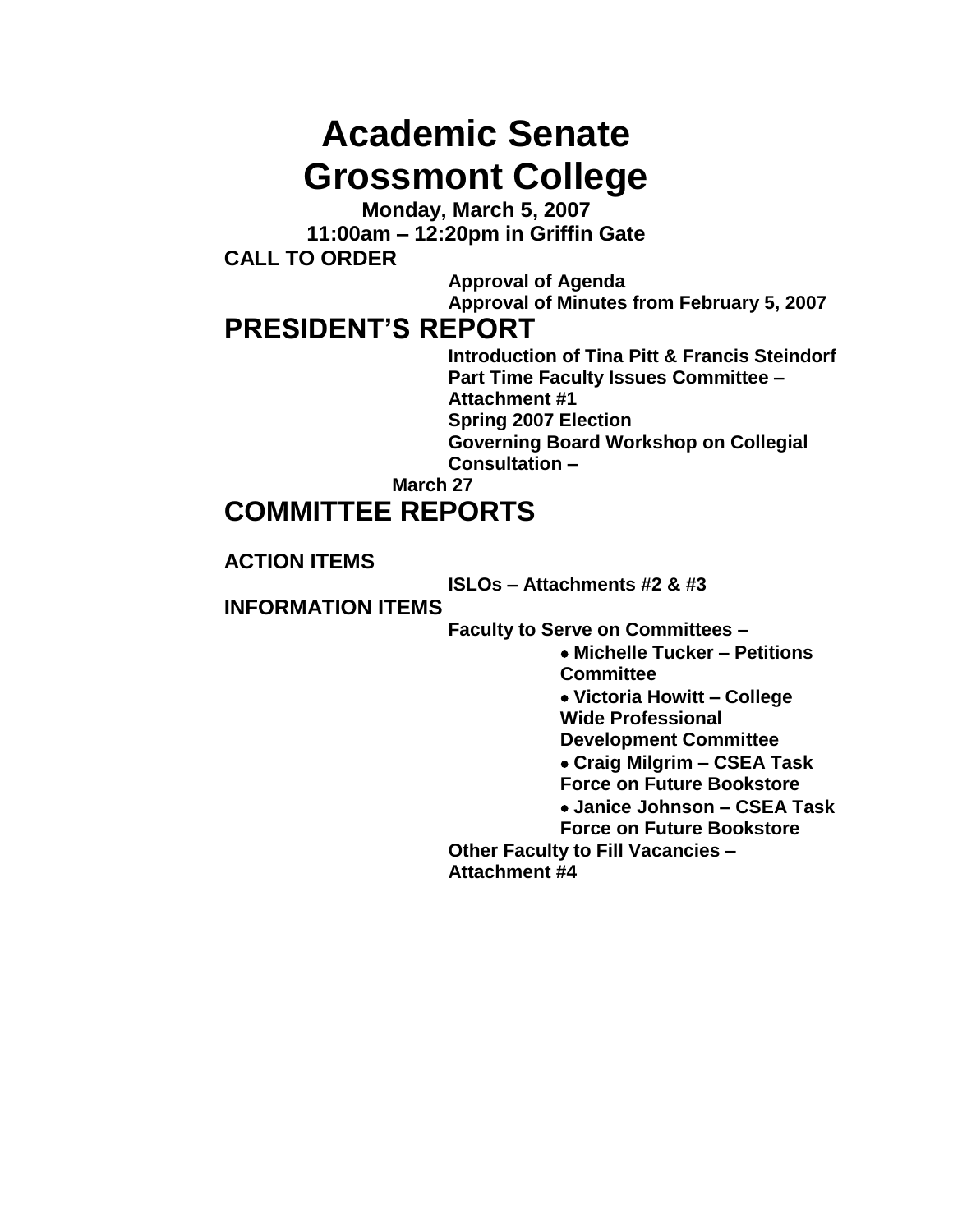### **Academic Senate Grossmont College Minutes of the Meeting – February 5, 2007**

**PRESENT:** Beth Smith (President); (Vice President); Jennifer Carmean (Senate Officer at Large); Victoria Howitt (Senate Officer at Large); P.J.Ortmeier, Tina Young (Administration of Justice); Jennifer Carmean (ASL); (Art); Israel Cardona (Behavioral Sciences); Virginia Dudley, Michael Golden, Michelle Perchez (Biological Sciences); Judith Zander, Evan Enowitz (Business Administration); Linda Snider, Mark Pressnall (Business Office Technology); Rick Kirby, Don Ridgway (Cardiovascular Technology); Tom Olmstead, Jeff Lehman (Chemistry); Mary Courtney, Amy Obegi (Child Development);, Sheri Guseman (Communication); Diane Mayne-Stafford (Computer Science); Mary Rider, James Canady (Counseling); (Culinary Arts); Jane Nolan, Scott Barr (Disabled Student Services); David Mullen (Dance); Chris Hill, Judd Curran (Earth Sciences); Joan Ahrens, Tony Ding, Micah Jendian, Adelle Schmitt (English); Pat Bennett, Barbara Loveless (ESL); Sylvia Montejano (EOPS); Jim Symington, Laura Burger (Exercise Science and Wellness); Paul Vincent (Foreign Language); Sue Gonda, Devon Atchison (History); Priscilla Rogers (International Business); Pat Morrison (Library); Peg Hovde, Corey Manchester, Shirley Pereira, (Math) Math); William Snead (Media Communications); (Music); Tom Oertel (Nursing); (Occupational Therapy); David Milroy, Raul Sandelin (PartTime Representatives); Zoe Close, Bill Hoaglin (Philosophy, Humanities & Religious Studies); Ross Cohen (Physics, Astronomy, & Physical Sciences); Robert Gordon, Brian Jennings(Political Economy); Lorenda Seibold-Phalan (Respiratory Therapy); Craig Everett (Theatre Arts).

**ABSENT:** Bonnie Schmiege (Vice President); (Senate Officer at Large); (Senate Officer at Large); (Administration of Justice); (ASL); Jim Wilsterman, Suda House, Paul Turounet (Art); Teresa Jacob, Gregg Robinson (Behavioral Sciences); (Biological Sciences); Nate Scharff (Business Administration); (Business Office Technology); (Cardiovascular Technology); (Chemistry); (Child Development); Joel Castellaw (Communication); Janet Gelb (Computer Science); Tom Gamboa, James Foran (Cross Cultural Studies); Debbie Lim (Counseling); Joe Orate, James Foran (Culinary Arts); (Dance); (Disabled Student Services); (Earth Sciences); Gary Phillips, Julie Cardenas (English); Nancy Herzfeld-Pipkin (ESL); (EOPS); Karen Caires, Larry Larsen (Exercise Science and Wellness); (Foreign Language); (History); (International Business); (LRC); Jenny Vanden Eynden, Jeff Waller (Math); Evan Wirig, (Media Communications); Steve Baker, Fred Benedetti, Derek Cannon (Music); (Nursing); Christine Vicino (Occupational Therapy); (PartTime Representatives); (Philosophy, Humanities & Religious Studies); (Physics, Astronomy, & Physical Sciences);(Political Economy); (Respiratory Therapy); Beth Duggan (Theatre Arts).

**GUESTS**: Pamela Wright – District, Institutional Research Planner

June Yang – Grossmont, Faculty – Philosophy, Humanities, & Religious Studies

### **RECORDER**: Tasa Campos

### **I. CALL TO ORDER**

#### **A. Approval of Agenda**

A motion was made to approve the day's agenda with the change made under President's Report, number C, the word Accounting was changed to Accountability.

M/S/U Montejano/Olmstead

#### **Approval of Minutes from January 29, 2007**

A motion was made to approve the January 29, 2007 meeting minutes. M/S/U Bennett/Vincent

#### **II. PRESIDENT'S REPORT**

#### **Introduction of Assistant Dean Student Affairs, Agustin Albarran**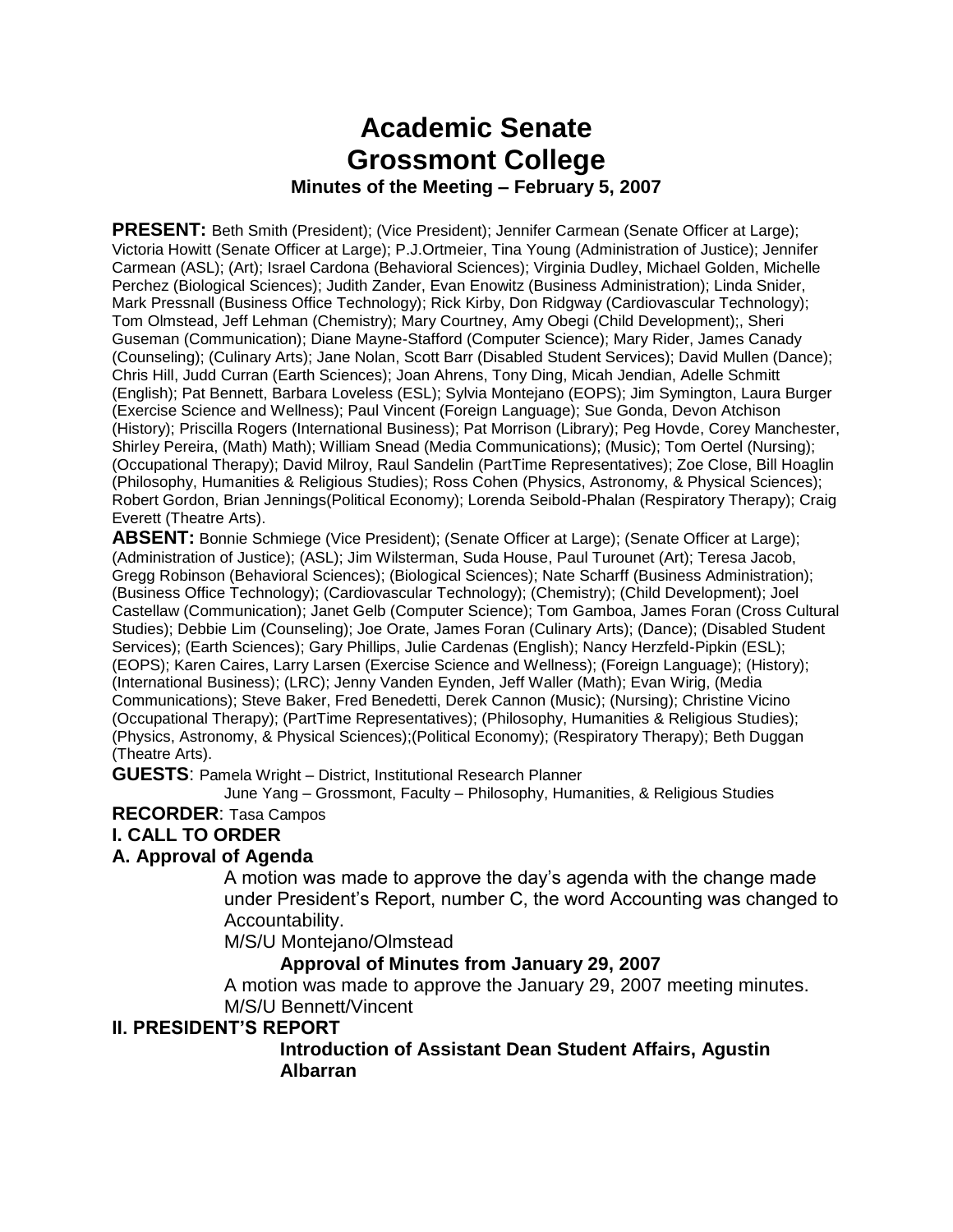Beth welcomed and introduced the newly hired Assistant Dean Student Affairs, Agustin Albarran. Agustin thanked the Senate for inviting him. He informed the group he would be the contact for any discipline questions they may have. Beth stated Agustin would also be representative on the Faculty Rights Task Force currently being developed. There was a brief question and answer time and Agustin shared that if there were any more questions to please feel free to contact him at extension 7601 or his secretary, Kate Thom at extension 7600.

**Spring 2007 Election Update – Nominations Close** Beth reported the nominations for the Spring 2007 election will close today. The following list of candidates was reviewed: Vice President (1 seat) –

Sue Gonda – History

Senate Officer at Large (3 seats) –

Scott Barr – DSPS

Jeff Lehman – Chemistry

Shirley Pereira – Math

Part Time Faculty Senate Officer at Large (1 seat) –

Alan Renga – History

Raul Sandelin – English

Part Time Senate Representative (1 seat) –

Lee Johnson – Math

David Milroy – Foreign Language

Beth asked if there were any more nominations. Jim Symington nominated Laura Burger for Senate Officer at Large. Laura accepted the nomination. Beth asked again if there were any others, there were none. The nominations were called closed. The candidates were asked to submit their candidate statement by Wednesday, February 7. The ballots will be distributed some time early next week. Beth thanked Jane Nolan, Mary Rider, and Michelle Perchez for volunteering to help with the election preparation process.

Suggestions were made to consider using an electronic voting process in the future and having more frequent elections in the future. The costs of facilitating an election with paper ballots make it cost prohibitive to schedule more elections.

Beth shared that the reassigned time request for Chris Hill, incoming Academic Senate President, to attend meetings and get up to date on processes was denied.

#### **Accountability Report for Community Colleges – Attachment #1**

Chris Hill reported she had attended a workshop in Anaheim on Accountability Report for Community Colleges (ARCC). The group reviewed a copy of the ARCC 2007 Report: College Level Indicators – College Peer Grouping. The group discussed the following:

Keypoints. What is AB1417?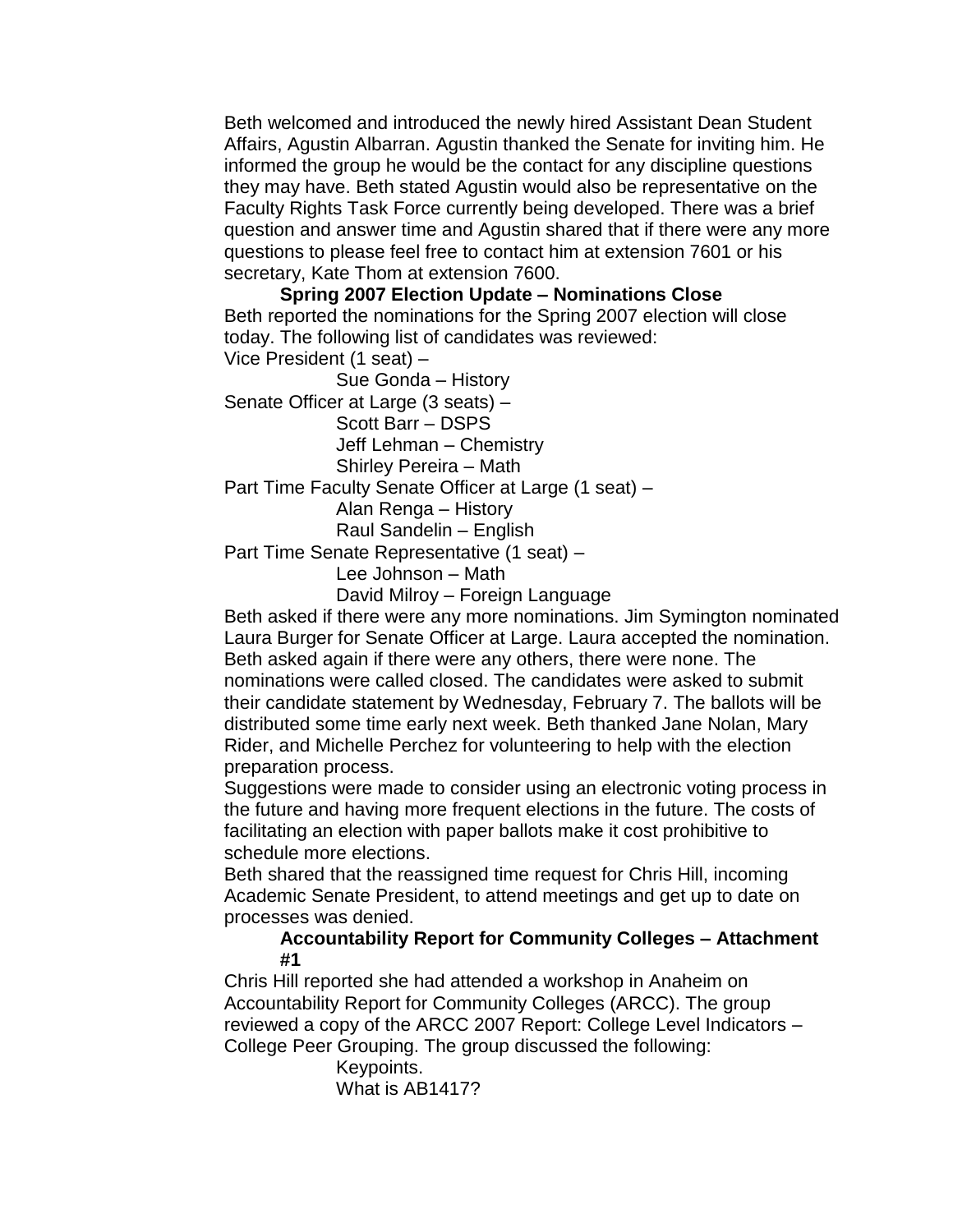Who established the performance framework? What are the performance categories?

How is our college's performance evaluated? Category review.

How are the peer groups determined?

How does the information/data affect Grossmont College? What are the next steps?

How can the report be tied and attached to budget and possible funding?

Chris stated this version is a draft. If you have any additional questions, please contact her or visit the website www.cccco.edu

#### **Other**

Beth reported the Accreditation Self-Study Report is almost complete. Current drafts are due this week and a final draft should be available in March. The final version will be coming to the Academic Senate for approval in April.

#### **III. COMMITTEE REPORTS**

#### **Instructional Computing Committee Report – Diane Mayne-Stafford**

Diane Mayne-Stafford electronically reviewed the following report: **Professional Development Week workshops**

> a. These went well overall and we had good reviews. b. Andrea did two BlackBoard sessions, but she has now left so Kats is working on finding someone to continue that training.

**c.** One workshop related to evaluations was cancelled because we did not have anyone to give the presentation. BUT......

#### **Evaluations**

Zoe has been helpful in clarifying that we can discuss ONLINE class evaluations in order to provide information to UF. Ed Code 87610.1 states that where there is a Faculty Union that is the sole bargaining unit, then that unit "*shall consult with the Academic Senate prior to engaging in collective bargaining*".

Kari Wergeland at Cuyamaca is setting up a joint meeting to discuss the following:

> d. Who does the evaluation of ONLINE classes? - can they actually evaluate the subject matter?

e. Should email be available to evaluator?

f. How much time is evaluator allowed to spend in the online class? (In class it is only one class period)

g. Training to do online evaluations

i. Content of training (best practices etc.) ii. Who needs training

*FAACC and other State organizations may have some training already set up that we can use.*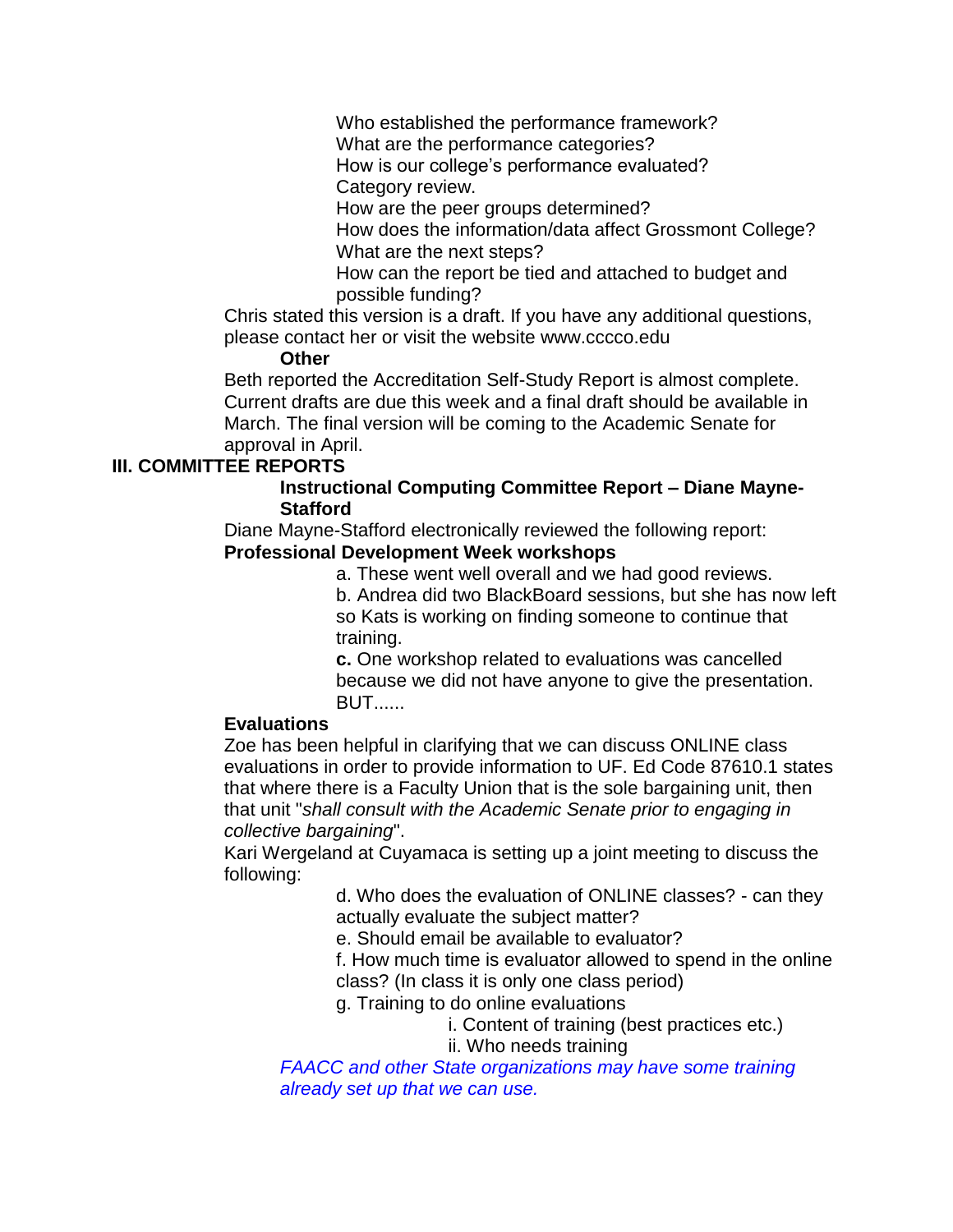h. When there is a choice to evaluate an on-campus class or an online class, the evaluators are choosing to evaluate the on-campus class.

i. Poor response by students

j. Current evaluation instrument is exactly the same as oncampus

Please email both Kari and me if you have any thoughts on this.

*When the meeting is set, I will ask Beth to email everyone with the details* **Distance Ed. Coordinator**

Without this position we will not accomplish the rest of the goals on the DE plan for this year and not be able to continue to develop the online program.

> k. Zoe and Beth and Kats all agreed to try for some reassigned time.

l. Kats is still working on a job description.

m. We need some candidate(s) for the position.

Concerns any faculty doing this should be aware of before applying:

> i. Working over the vacation (no LED for summer work)

> ii. Working on days when no classes are scheduled

iii. How much time will really be required for a .4 LED

iv. Who supervises and evaluates this position. *Adelle Schmitt said she is interested in the position*

**Email**

n. Debbi Smith did 2 workshops during Professional Development week. She feels that they went well and she got positive evaluations.

o. Henry Eimstad is drafting a letter explaining his email storage allocation policy and if necessary he will come to Senate with that policy to answer questions.

At ICAC in November Henry Eimstad said that he does not believe a formal process would be the best solution at present. He would like anyone who is having problems with storage capacity to contact Debbi or Brian Nath or Henry himself and they will work on that person's problem and provide a customized solution.

Henry explained that doing a blanket increase of storage allocations would create considerable restoration difficulties in the event of email problems. If the server had to be restored it could take several days longer if the storage allocations were all much larger. The personal approach would prevent those difficulties but still provide the necessary functionality that he is committed to providing.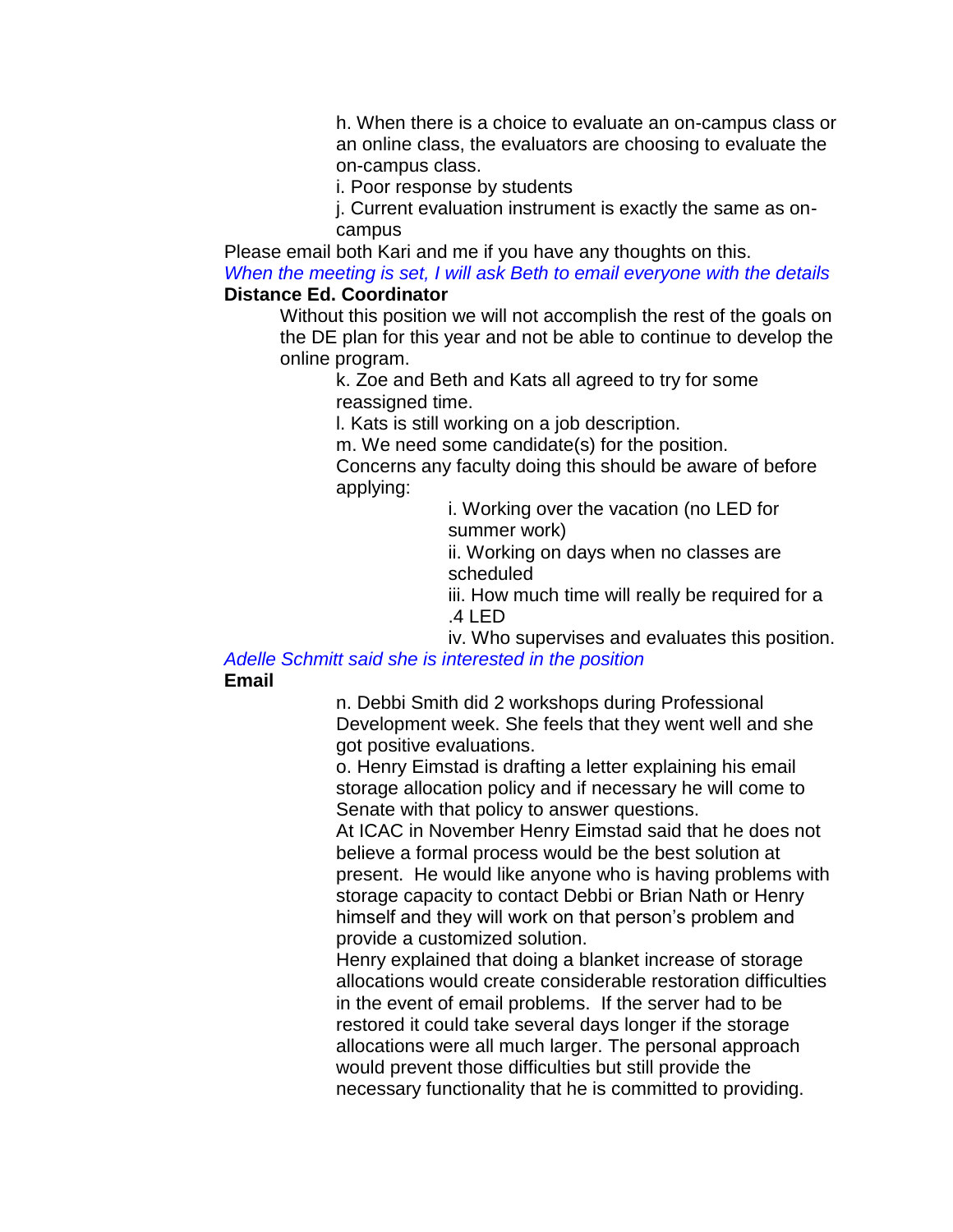Possible questions for Henry:

i. What criteria will be used to increase storage?

ii. Should anyone who requests it receive it?

iii. Can we make this a little more structured so that everyone understands the process?

p. David Milroy would like part time faculty email to be automatically forwarded to their personal email and then the GCCCD email folder would be automatically emptied. I will bring this up at ICC next week.

Questions that need to be answered include:

i. Do ALL part time faculty want this to happen? ii. If not, is it possible to do it for just those who want it?

*The faculty felt that we should have Henry address the questions above and then Diane should take that information to Chairs & Coordinators. After that, we can decide if we need to talk to Henry.*

*SPAM is becoming an increasing nuisance. Diane believes IS are doing everything possible to combat a worldwide increase in the problem, but will take the concern to ICC.* 

#### **Tasks for this semester (or maybe Fall)**

q. New Membership List. This list will be shown to Chairs & Coordinators and then brought back to Senate for approval.

r. Job description for DE Coordinator.

s. Evaluations meeting.

t. Obtain online class statistics from GCCCD.

u. Work with Curriculum committee on standards for online classes.

v. **Possible** survey of the use of software on faculty machines.

w. **Possible** re-evaluation of the rollover process for faculty machines.

*x. Work with curriculum committee on standards and other joint concerns regarding Online classes*

> *A concern was voiced that online classes may not be accepted for transfer.*

Beth thanked Diane for the report.

#### **IV. ACTION ITEMS**

#### **Faculty to Serve on Vice President Academic Affairs Search Committee**

A motion was made to approve the following list of faculty to serve on the Vice President of Academic Affairs Search Committee:

a. Jennifer Carmean – ASL

b. Larry Ingraham – Part Time AOJ

c. Julie Middlemas – Library

d. Tom Olmstead – Chemistry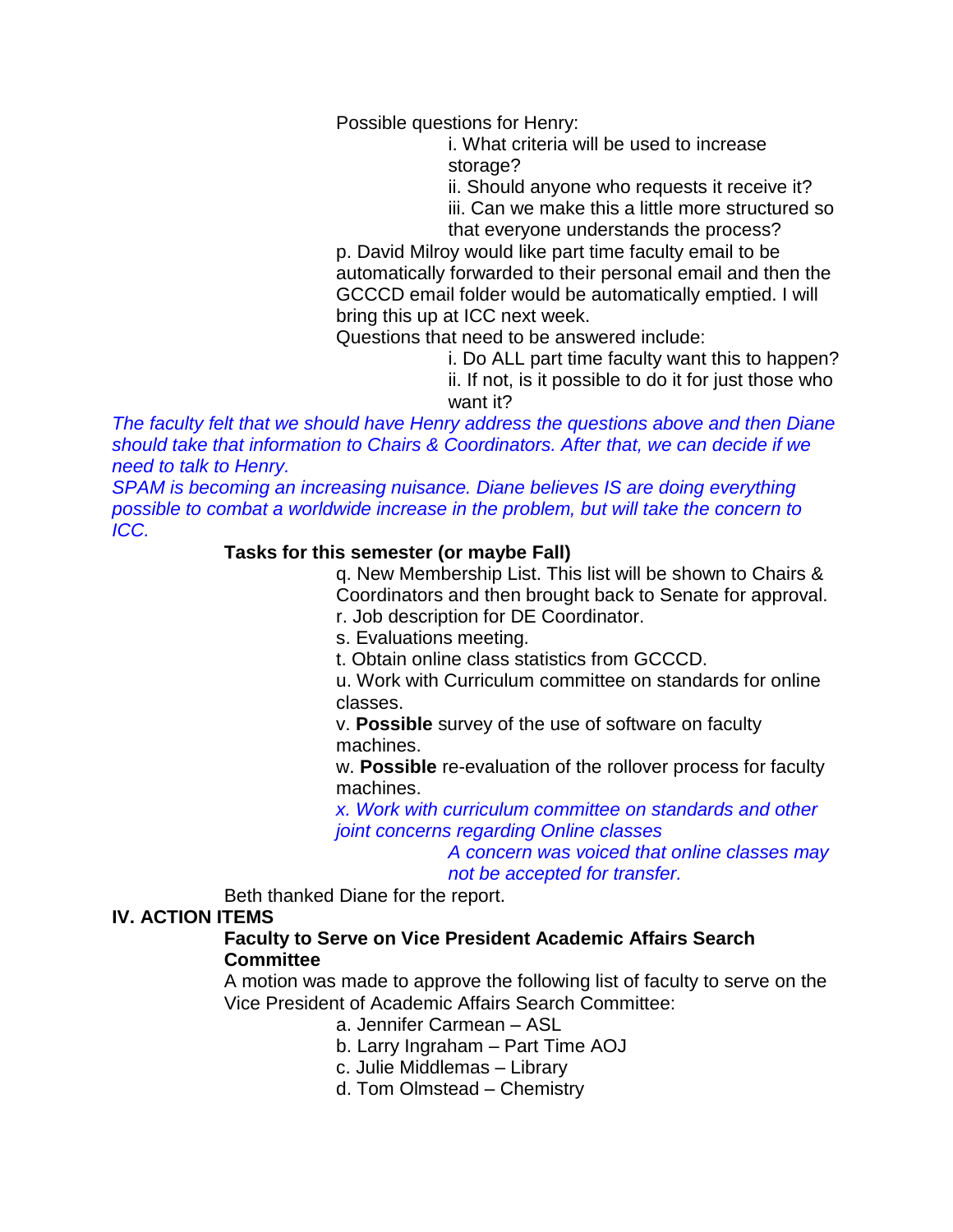e. William Snead – Media Communication M/S/U Gonda/Bennett The list was approved.

#### **V. INFORMATION ITEMS**

#### **Review of Academic Senate Bylaws**

The group electronically reviewed the Academic Senate Bylaws at the website: **http://www.grossmont.edu/academic\_senate/constitution.asp**

Beth shared since the constitution had been changed last semester, the Senate will now have to review and change the bylaws to coincide with the constitution. Changes will need to be made in Sections 1 and 9.

It was suggested a report be given on the differences between the General Education and Curriculum Committees. There was also interest in the General Education package in relation to ISLOs.

The Senate will revisit this item.

#### **VI. OTHER**

Meeting adjourned at 12:20p.m.

#### **\*The next meeting will be on March 5, 2007 in the Griffin Gate.**

BS:tmc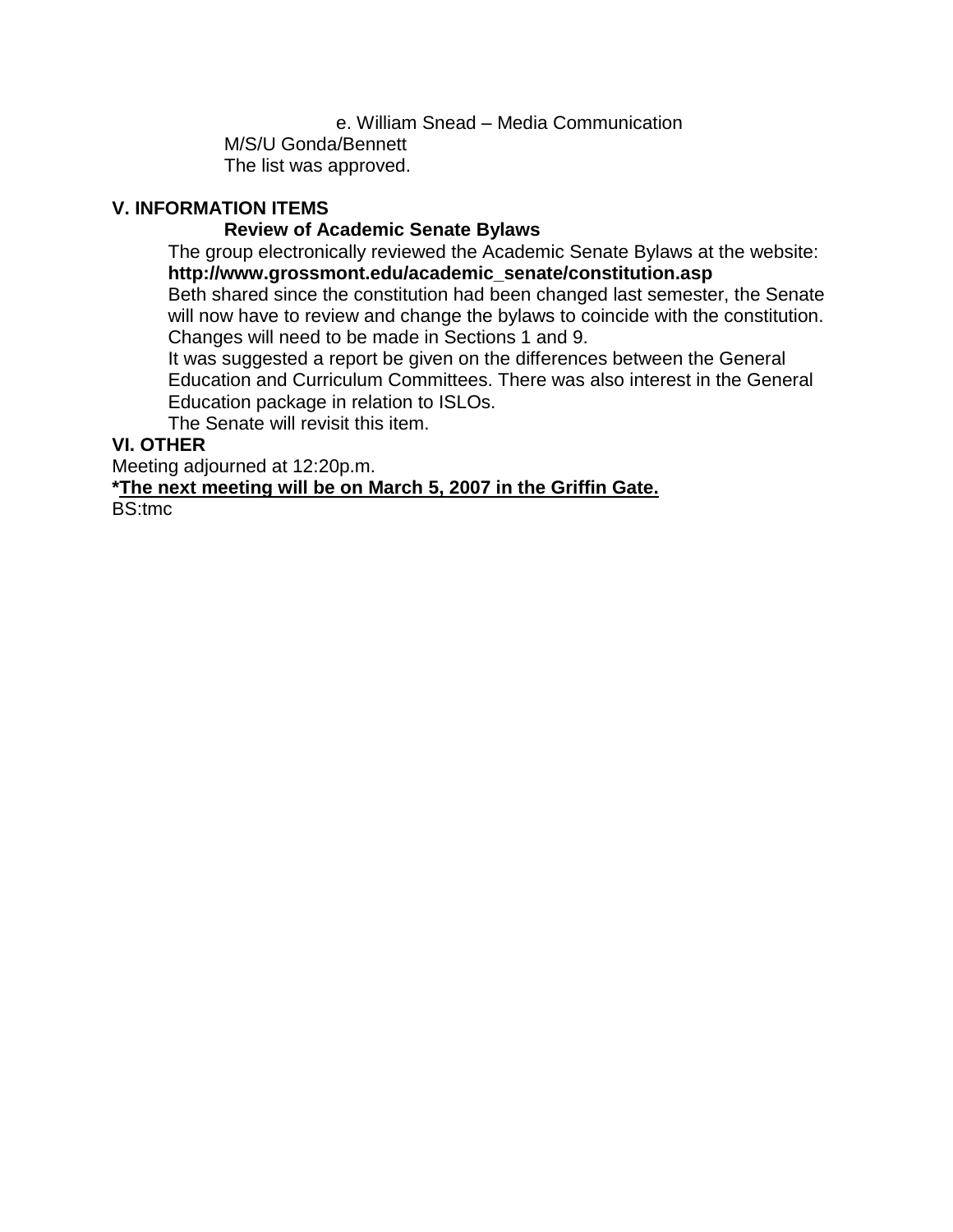**President Report – Attachment #1 March 5, 2007**

# **COUNCIL/COMMITTEE REQUEST FORM**

| <b>Person Submitting Request</b><br>Beth Smith                         |  |     |               | Date<br>$2 - 23 - 07$ |
|------------------------------------------------------------------------|--|-----|---------------|-----------------------|
| <b>Name of Council/Committee</b><br>Part Time Faculty Issues Committee |  |     |               |                       |
|                                                                        |  | Add | <b>Delete</b> | Change*               |

**Action Requested:**

#### **Charge of Council or Committee: Give a concise description of what the council or committee seeks to accomplish.**

This committee will ensure that issues affecting part-time faculty and their contribution to the academic and professional matters of Grossmont College are brought to the attention of the Academic Senate and the administration for resolution.

**Proposed Meeting Schedule:** Second Monday of the month at 11:00

#### **Committee Composition: Identify individuals by position and not names** *(Example: Faculty representative from instructional division, Dean of Counseling, ASGC Representative, Classified Representative, etc.).*  **Identify Chair and/or Co-Chair by position and not name.**

Co-chairs – The elected part-time faculty representatives from the senate

- 1 part-time faculty Math, Natural Science and Exercise Science Division
- 1 part-time faculty Humanities, Social and Behavioral Sciences Division
- 1 part-time faculty Communication and Fine Arts Division
- 1 part-time faculty Business and Professional Studies Division
- 1 part-time faculty from Counseling
- 1 part-time faculty from Learning Resources
- 1 Academic Senate Officer
- Chair of Faculty Professional Development Committee
- 1 Instructional Dean
- 1 Student

**Would any other councils or committees be impacted by the formation, change, or rejection of this new council or committee? If yes, what would be the impact?**

No

#### **Additional Information:**

This committee reports to the Academic Senate

**\*If change is requested, attach current structure and list proposed changes.**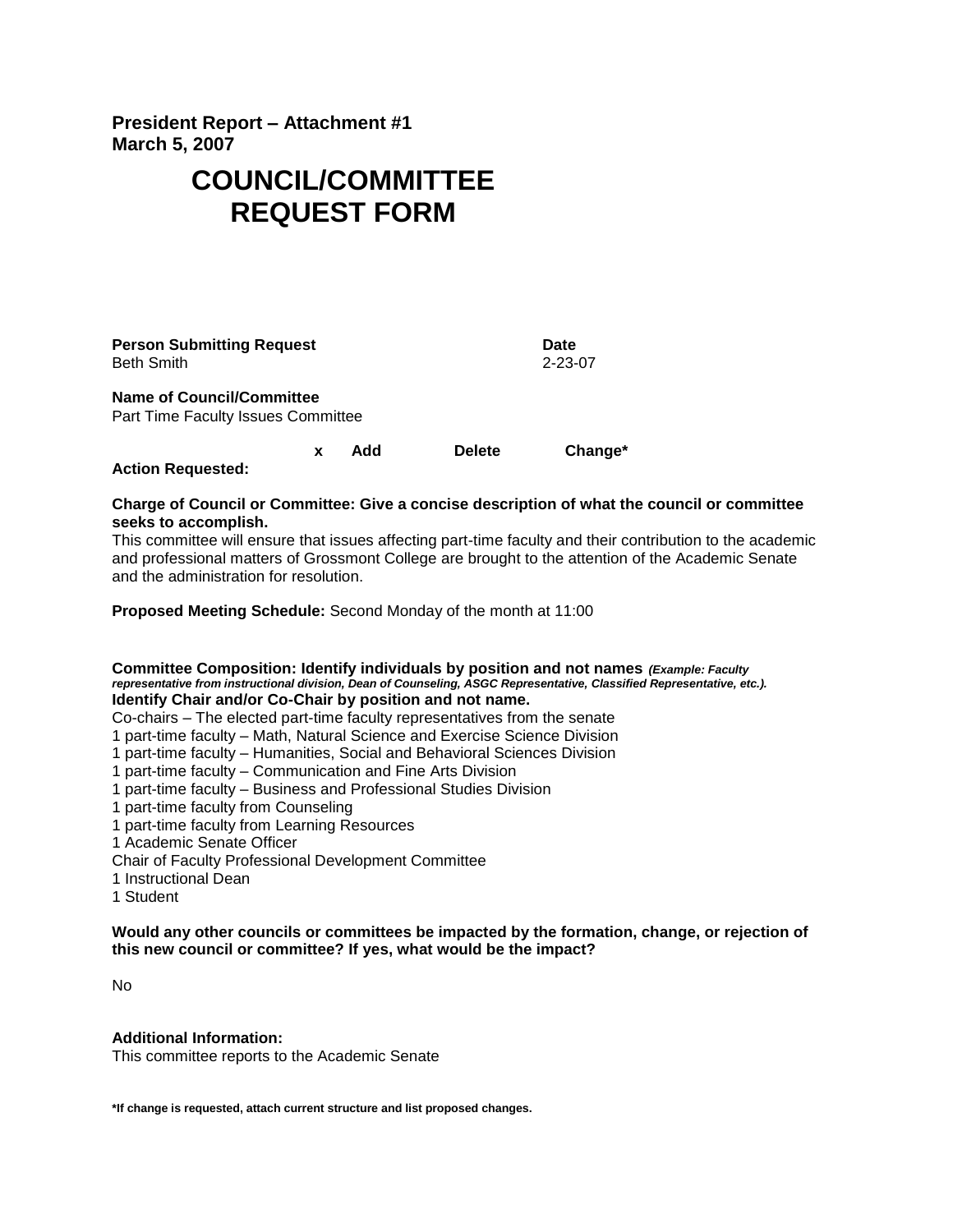**Action Item – Attachment #2 March 5, 2007**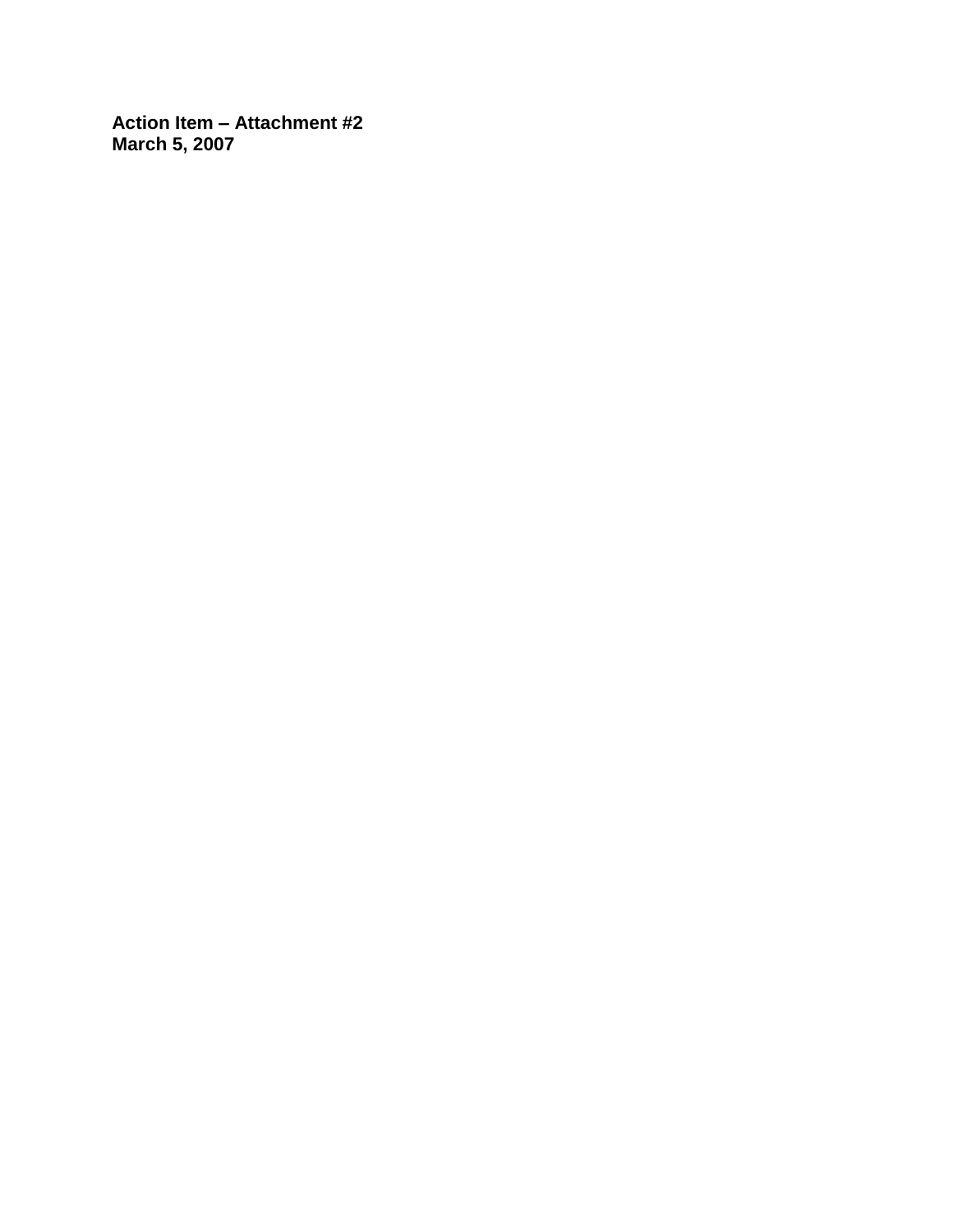#### **Action Item – Attachment #3 March 5, 2007**

# **Questions and Answers about Grossmont College ISLOs Feb. 26, 2007**

#### **What is the purpose of Institutional Student Learning Outcomes (ISLOs)?**

The purpose of developing ISLOs is to articulate what learning outcomes graduates and transfer students should achieve when attending Grossmont College. Some of these outcomes are identified in the general education package for associate degrees; some are defined in transfer requirements. The Academic Senate and faculty experts in each academic discipline will periodically review the ISLOs to see if modifications to the college general education package or the ISLOs are warranted.

Similar to SLOs in courses, faculty desire every student to attain every outcome. In reality, students need to master only a significant majority of the outcomes in order to pass a class. Similarly, with ISLOs, the faculty desire every student to achieve every outcome in every area; however, the general education package allows students flexibility in achieving the goal of meeting the requirements. What is not in question is whether students will have experience in all areas of education that the college values.

#### **Who is the audience for the document on ISLOs?**

The audience is the institution, including the board, district and college administration, staff, faculty, and students. It is the intent of the faculty to post the document in prominent places on campus and in college publications to facilitate understanding of the educational values and outcomes established for students.

#### **What are the institutional values?**

The values developed by the college for students are productive citizenry, informational and technological literacy, mathematical literacy, scientific inquiry, effective communication, cultural competence, and understanding of the arts and humanities. These values are listed as the name of each intersecting circle on the ISLO diagram.

#### **What are institutional student learning outcomes (ISLOs)?**

The bulleted items under each heading are ISLOs, which means each outcome must have appropriate assessments to measure whether the outcome is achieved or not. The college has some assessment instruments in place for some ISLOs, but others will need to be developed. The Academic Senate and faculty experts in each academic discipline will decide how to evaluate the effectiveness of the ISLOs.